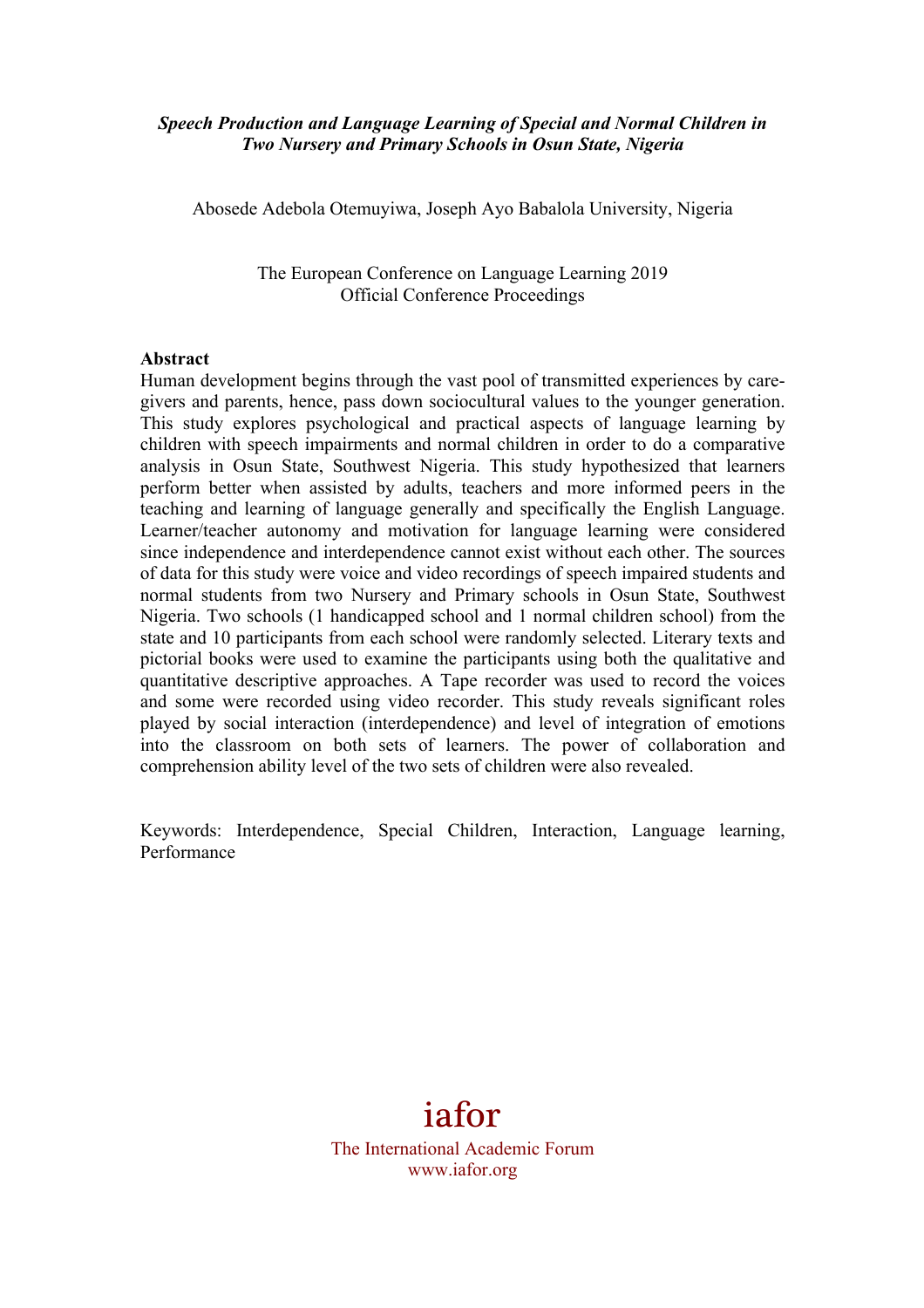### **Introduction**

Lev Vygotsky was a Seminal Russian Psychologist known for his sociocultural theory. It is one of the foundations of constructivism. Sociocultural theory emphasizes the central role of social relationships and culturally constructed artifacts in organizing thinking. Importance of Vygotsky Sociocultural theory to education is in its concept of a Zone of Proximal Development (a level of development attained when children engage in social behaviour). ZPD also relates to the differences between what a learner can do without help and what he/she can do with help. Teachers can use social interaction as a guide to child's development. 'Play' which also removes boredom in learning is found in the sociocultural theory. It builds relationships and relationships build language. (tykeTALK). Play develop vocabulary, listening skills and social skills. It originates as actual relationships between individual. (p. 57). Vygotsky believes that it was by using private speech that a child's biological instincts were made into culturally acceptable ways of acting. By aging, children private speech change and increase. But through relationships with older people that are capable, they get information and use it in their private speech. So, it is glaring that Vygotsky is of the opinion that children use the support given to them by others to assist their ways of thinking and acting.

Vygotsky's theory relates the roles of social interaction. According to a group of researchers headed by Neuroscientist Patricia Kuhl,(2012) 9 months old American infants that listened for less than five hours to Mandarin in Chinese spoken by native Mandarin speakers were able to distinguish phonetic elements of that language. In addition to this, another study was conducted using well recorded audio tapes and videos played for some other American infants. It was discovered that the infants could not distinguish phonetic units of the language. This was published in the Proceedings of National Academy of Sciences (PNAS) that the first demonstration of phonetic learning from natural exposure to language when it is produced by human enhances language learning through social interaction than exposure to tape recorders and videos. Kuhl, in another study says, "There is an extraordinarily high association between how clearly a mother speaks and how well her baby distinguishes speech sounds, and this is ability critical to language learning. Social interaction helps learners to organize their thoughts, reflect on their understanding and find gaps in their reasoning. (Okita, 2012).

The level of integration of emotions into the classroom reveals the product of learning. Learning by emotions provides the learners with the opportunity to explore strategies for coping with challenging complex social emotional situations by experiencing the associated emotional dynamics. It is facilitated by use of role play and synthetic characters. It should be noted that apart from the fact that the social and emotional learning have considerable importance for non-academic outcomes such as safety, coexistence, mutual understanding, it also plays a vital role in improving academic performance because it leads to cognitive development. (Hall & Hall, 2012) On social influence and the emergence of cultural norms, Mas et al (2012) are of the opinion that interaction partners grow more similar in opinions, values and behaviours. This might be as a result of some factors such as imitation, direct persuasion by each other, arguments, exposure to common external influences such as social groups with compulsory norms to be adhered to.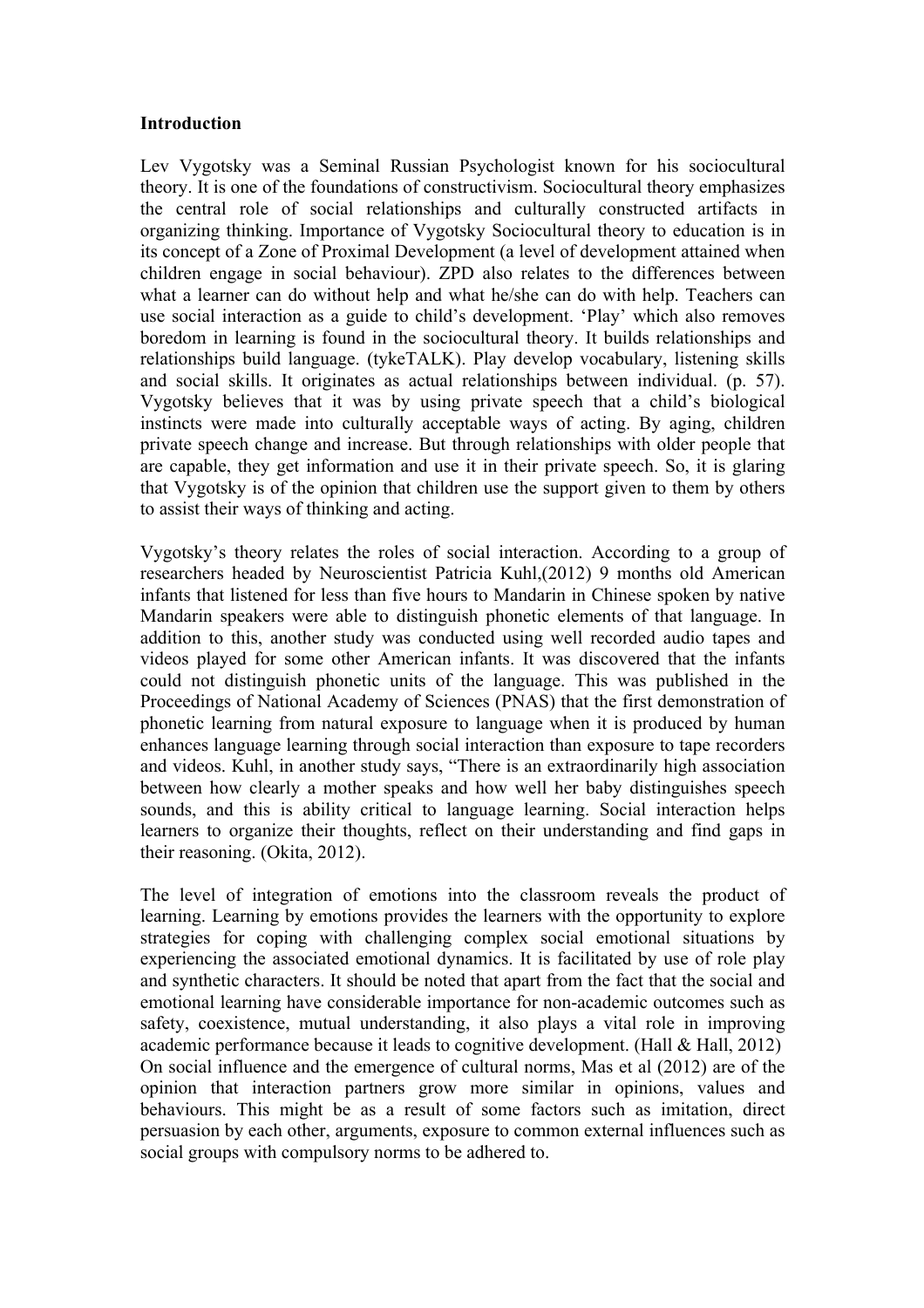Holec (1981) defines learner's autonomy as the ability to take charge of one's own learning. Benson (1997) describes learner's autonomy in three versions. They are technical version, psychological version and political version. He further explains that technical version of autonomy allows successful acquisition and implementation of a set of skills and techniques outside the classroom context, the psychological version is the capacity consisting of both attitudes and abilities and the political version places emphasis on control over learning process and content. Smith (20003), recorded two methodologies as 'weak' and 'strong' for learners' autonomy to be achieved as given by Lizzie Pinard in work titled "30 things to enhance your teaching-learner autonomy and metacognition" in *International House Journal of Education and Development.*  Pinard was of the opinion that the 'weak' transmission of behaviours and strategies with the language learner while the 'strong' is described as becoming appropriate methodology and this focuses on teachers and learners working together to identify and develop learners individual and collective capacities for independent learning.

In addition to the scholars mentioned above, other scholars such as Penila (2010), Appel and Lantolf (1994), Yazdanpanah & Khanmohammad (2014) have at one time or the other researched into social interaction, children relationships with adults, cognitive development, collaboration, effects of culture on language learning, internalization of speech, effects of caregivers on language learning just to mention but a few. All the scholars have dealt with language learning using various educational theories.

# **Related Theories**

Social learning theory posists that people learn from one another via observation, imitation and modeling. It encompasses attention, memory and motivation. Social constructivism was created as a response to behaviourism (an educational approach based on what can be directly seen. It focuses on stimulus and response. Constructivsm relates to behaviourism in that a child learns better when with the teacher or with better peers or with adults which summarizes to a kind of conditioning also, behaviourist believed that behavior can be explained by conditioning: operant (gives an individual change in his or her behavior due to consequences attached to the particular behaviour) and classical conditioning. They do not believe in inherited behaviours. They believe that babies are born with a blank slate or empty mind. Some of the behaviourists are B.F Skinner, Ivan Pavlov, Edwine Thorndike to mention but a few. Today, behaviorism ideas are used in cognitive-behaviourial therapy which helps people deal with anxieties, phobias and various types of addiction.

# **Statement of the Problem**

Sociocultural theorists of language learning operate from the assumption that there is an intimate relationship between culture and mind and that all learning is first social then individual (Schmitt 2002, p. 122). Culture socially acquired knowledge. This is passed down to individual through our first language at childhood. It is acquired without conscious awareness. These theorists emphasize the interpretation of the social, cultural and biological elements. Researchers like Lantolf (2000), Swain (2000) and Ohta (2000) have worked on second language acquisition using Vygotsky 1987 for their analysis in other to negotiate meaning during interaction. This study is out to answer the following questions: i. what are the psychological and practical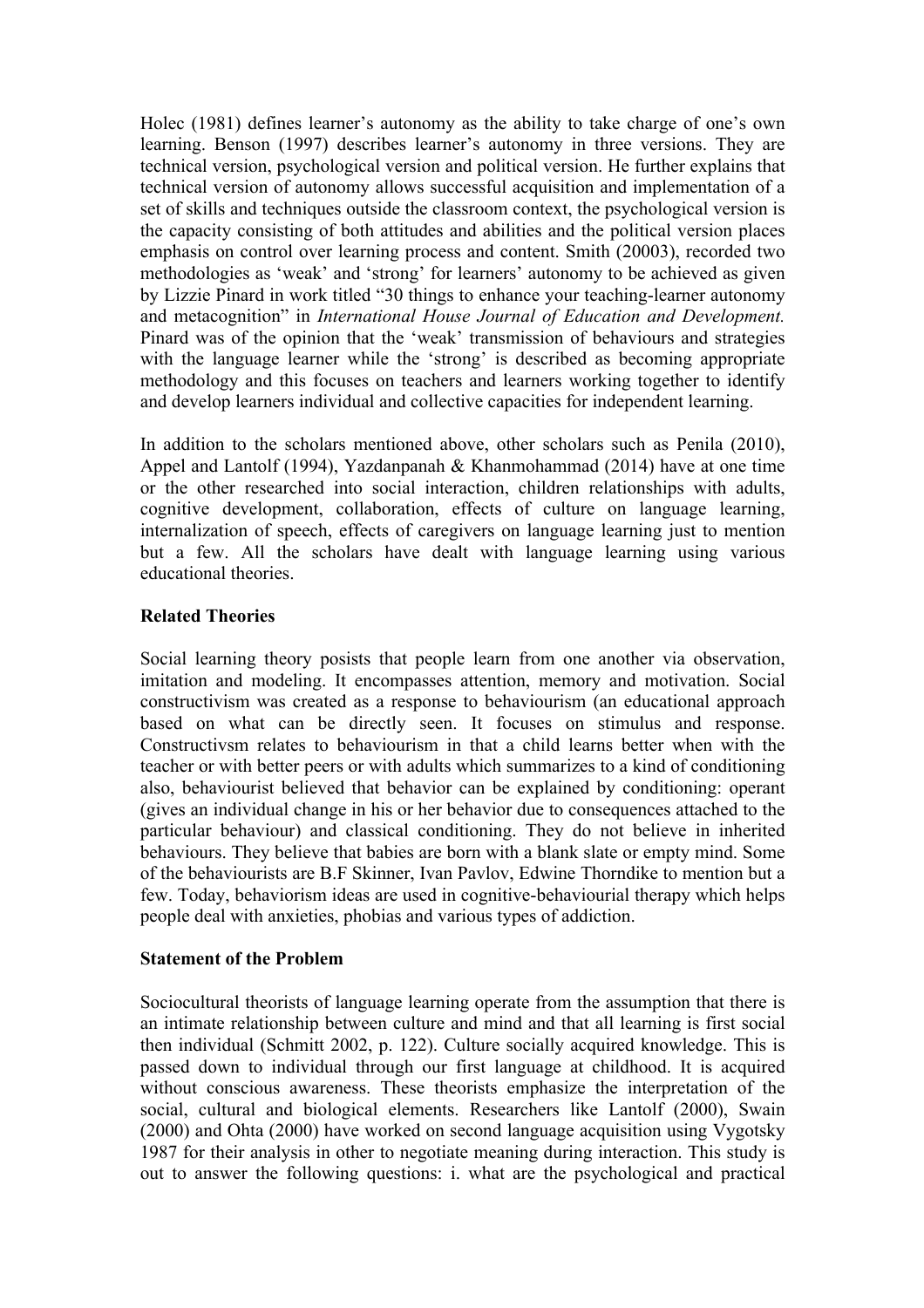factors of language learning by children with speech impairments and the normal children, ii. how are learners'/teachers autonomy and motivation for learning enhanced by independence and interdependence, iii. What are the roles played by social interactions among the pupils in the selected schools, iv. What is the level of integration of emotions into the classroom; v. how does the power of collaboration reveal the comprehension ability of the two sets of learners; vi. What is the relationship between culture and mind?

# **Methodology**

This section gave details on how the data was collected and how the analysis was carried out.

### **Sample Size**

Two infant classes from two of the Nursery and Primary schools participated in the study. 10 pupils in Nursery 2 were examined in the normal school while 10 pupils were also examined in the special school. The name of the special school is St. Mary Rehabilitation Centre, Ipetumodu, On State and the normal school is Joseph Ayo Babalola University Staff School, Ikeji-Arakeji, Osun State. To control for teacher effects, the researcher chose two teachers, one teacher to five pupils in each of the schools.

# **Method of Data Collection**

The data for the study were collected from a prescribed book for Nursery two titled *I can Read 2,* Third Edition, (2013) by M.O Eluwa, M.J. Chimah, R.O Chijioke. The book was published by Lean Africa. Pages 1- 6 of the book were photocopied for each of the participants.

### **Research Instrument**

The research instruments were a tape recorder and a video recorder to record the performance of the participants. Questionnaires were administered to the teachers to respond to.

### **Reliability and Validity of Research Instrument**

The research instruments are reliable and valid because it allows the researcher to listen to and watch many times to be able to grasp correct information during the analysis.

### **Method of Data Analysis**

Three tests were conducted on the participants. The first data tested the participants reading ability with (assisted) and without (unassisted) teachers, and their writing ability. The second data tested the participants' ability to match pictures with letters while the third data tested their painting/colouring ability. After the conduction of the tests, the researcher collected the papers from the participants for scoring. The papers were gone through and scored accordingly. The scores were then put on a table in order to really catch the glimpse of the analysis correctly. The tables were then represented on figures in order to get a clearer view of the analysis for discussion.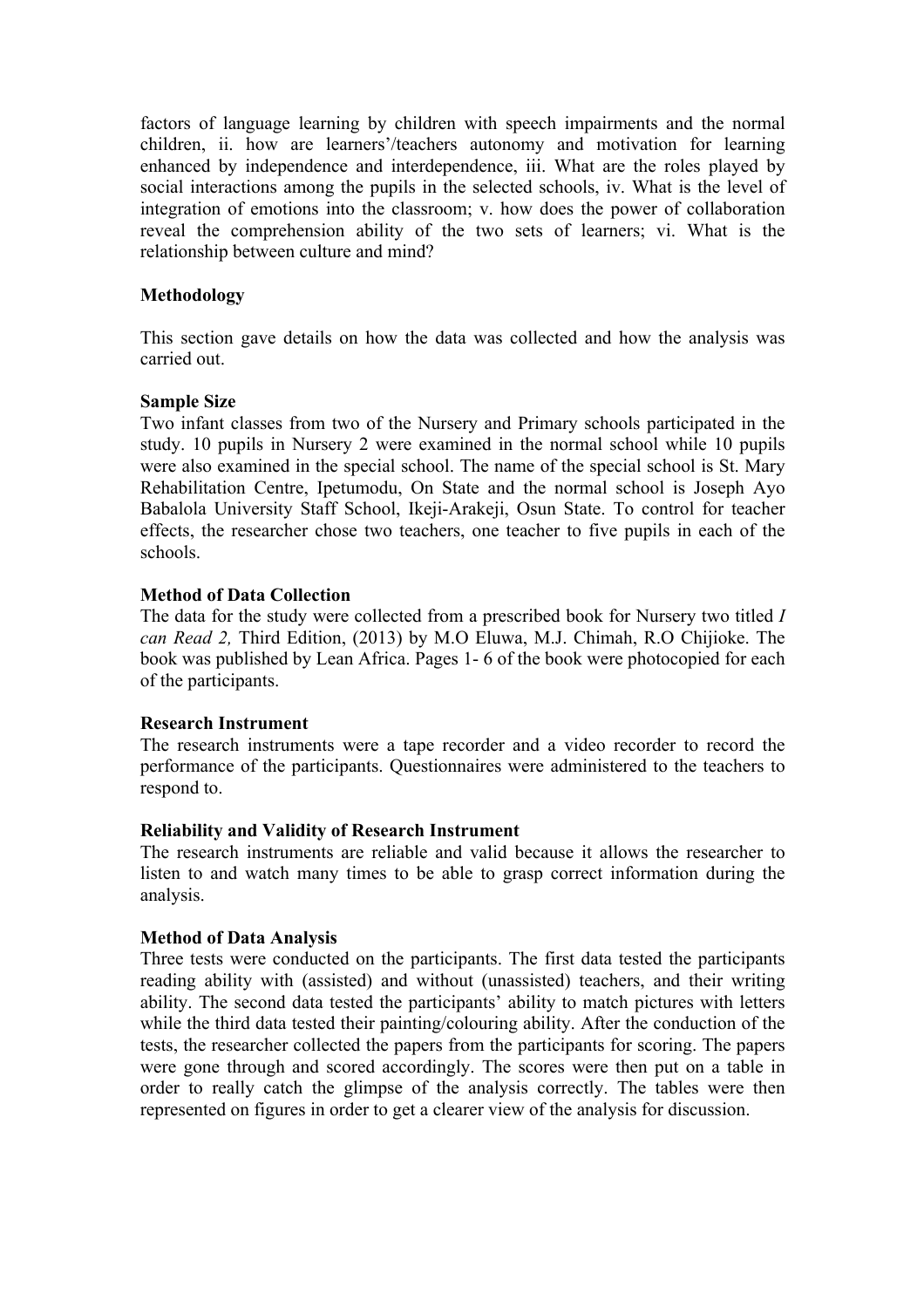| Table 1, Dio-gata of the participants |   |  |   |                |   |   |   |   |          |                 |   |   |          |                |   |   |   |  |   |  |
|---------------------------------------|---|--|---|----------------|---|---|---|---|----------|-----------------|---|---|----------|----------------|---|---|---|--|---|--|
| <b>SCHOOL A (SPECIAL SCHOOL)</b>      |   |  |   |                |   |   |   |   | SCHOOL B |                 |   |   | (NORMAL) |                |   |   |   |  |   |  |
|                                       |   |  |   |                |   |   |   |   |          | <b>SCHOOL</b> ) |   |   |          |                |   |   |   |  |   |  |
| <b>PUPI</b>                           |   |  |   | $\overline{4}$ |   | 6 |   |   | 9        |                 |   |   |          | $\overline{4}$ |   | h |   |  | 9 |  |
|                                       |   |  |   |                |   |   |   |   |          | U               |   |   |          |                |   |   |   |  |   |  |
| <b>SEX</b>                            | F |  | F | F              | F | М | М | M | F        | M               | M | М | M        | F              | M | F | F |  |   |  |
| <b>AGE</b>                            |   |  |   |                | ◠ |   |   |   |          |                 |   | 4 |          | 4              |   |   |   |  |   |  |
|                                       |   |  |   |                |   |   |   |   |          | ◠               |   |   |          |                |   |   |   |  |   |  |

#### **Data Analysis and Discussion Table 1: Bio-data of the participants**

In the special school, six females and four males randomly selected. Their age range was between 11 and 20 while in the Normal school, four females and six males were randomly selected and their age range was between 4 and 5. It was discovered here that there was a wide difference between the age range of the special children and that of the normal children. The lowest age of the normal children was 4 years, while the lowest in the special school was 11 years. On the other hand, the highest age of the normal children was 5 years, while it was 20 years in the special school. The cause for this is obviously because of the psychological problems that the pupils in school A have. These have led to their lateness in enrolment in school, mental retardation and poor performance by some of them in the tests administered on them.

Questionnaires were giving to the teachers in both schools to elicit some information on socialcultural effects on their students

| <b>QUESTIONS</b>                                                                                                                                              | <b>SCHOOL</b><br>A<br>(SPECIAL<br><b>SCHOOL)</b> |                | <b>SCHOOL</b><br>B<br>(NORMAL<br>SCHOOL) |                |  |  |  |  |  |  |
|---------------------------------------------------------------------------------------------------------------------------------------------------------------|--------------------------------------------------|----------------|------------------------------------------|----------------|--|--|--|--|--|--|
| S/N                                                                                                                                                           | <b>YES</b>                                       | NO.            | <b>YES</b>                               | N <sub>O</sub> |  |  |  |  |  |  |
| Does social interaction plays significant<br>$\mathbf{1}$ .<br>role in speech impaired and normal children?                                                   | 9                                                |                | 9                                        | 1              |  |  |  |  |  |  |
| 2. Do their relationships with adults, teachers, and<br>peers add to their knowledge?                                                                         | 9                                                | $\mathbf{1}$   | 10                                       | $\theta$       |  |  |  |  |  |  |
| 3. Do these relationships with above mentioned<br>groups allow cognitive development of normal<br>children speech production and speech impaired<br>children. | 8                                                | $\overline{2}$ | 10                                       | $\theta$       |  |  |  |  |  |  |
| collaboration<br>has<br>4.<br>Does<br>any<br>power<br>1n<br>facilitating meaning constructions in both sets of<br>students generally.                         | $\overline{7}$                                   | 3              | 9                                        | $\mathbf{1}$   |  |  |  |  |  |  |
| 5. Does problem shared with teachers and adults<br>waste time?                                                                                                | $\overline{2}$                                   | 8              | $\theta$                                 | 10             |  |  |  |  |  |  |
| 6. Can culture be displayed through speech and                                                                                                                | 8                                                | $\overline{2}$ | 9                                        | 1              |  |  |  |  |  |  |

Below are the results:

**Table 2: The Results of Teacher's Responses to the Questionnaires in the two schools**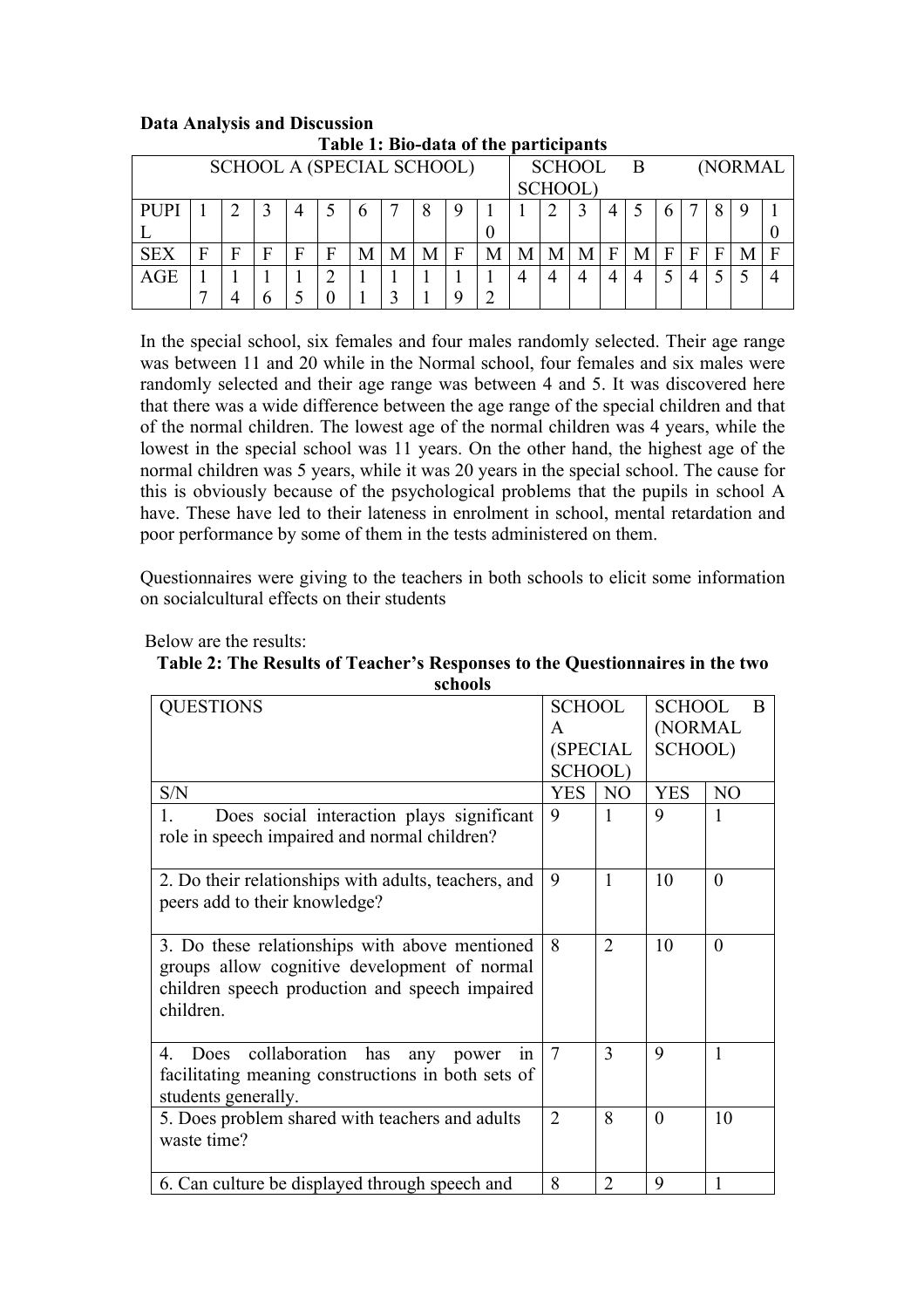| writing to mediate the social environments?                                                                              |                |                |             |                |
|--------------------------------------------------------------------------------------------------------------------------|----------------|----------------|-------------|----------------|
| 7. Does internalization of speech and writing<br>increase the level of thinking in both sets of<br>children?             | 8              | 2              | 6           | 3              |
| 8. Does internalization of speech help students to<br>play active role in learning?                                      | 8              | $\overline{2}$ | 8           | 1              |
| 9. Is it true that the caregivers and parents start<br>human developments and transmitted experiences<br>of individuals? | $\overline{7}$ | 3              | 9           | 1              |
| 10 Can sociocultural theory improve linguistic<br>comprehension?                                                         | 8              | $\mathcal{L}$  | 8           | $\mathfrak{D}$ |
| 11. Can this theory reveal the level of<br>comprehension of ability of the two sets of<br>children?                      | 9              |                | $\mathbf Q$ | 1              |
| TOTAL                                                                                                                    | 83             | 26             | 87          | 21             |

Looking through these responses from the teachers of the pupils from the two selected schools, it was discovered that it corroborates most of the findings of past researchers on the subject matters discussed in the questionnaire. In school A (special school), 83% of the teachers' responses are positive while in School B (normal school), 87% of the teachers' responses are positive and in line with other scholars' findings.

| <b>PUPILS</b>                 |                |                                             |              | <b>TEST 3 SCORES</b> |              |  |  |  |  |  |  |  |
|-------------------------------|----------------|---------------------------------------------|--------------|----------------------|--------------|--|--|--|--|--|--|--|
|                               |                | <b>SCHOO</b>                                | <b>SCHOO</b> | <b>SCHOO</b>         | <b>SCHOO</b> |  |  |  |  |  |  |  |
| A                             | L <sub>B</sub> | L A                                         | L B          | L A                  | L B          |  |  |  |  |  |  |  |
| <b>ASSISTED BY TEACHERS</b>   |                |                                             |              |                      |              |  |  |  |  |  |  |  |
| 08                            | 08             | 12                                          | 12           | 05                   | 05           |  |  |  |  |  |  |  |
| 07                            | 07             | 12                                          | 12           | 06                   | 06           |  |  |  |  |  |  |  |
| 05                            | 10             | 12                                          | 12           | 07                   | 08           |  |  |  |  |  |  |  |
| 0 <sub>5</sub>                | 07             | 12                                          | 09           | 06                   | 07           |  |  |  |  |  |  |  |
| 07                            | 08             | 12                                          | 11           | 08                   | 08           |  |  |  |  |  |  |  |
| <b>UNASSISTED BY TEACHERS</b> |                |                                             |              |                      |              |  |  |  |  |  |  |  |
| 07                            | 04             | 02                                          | 10           | 05                   | 05           |  |  |  |  |  |  |  |
| 05                            | 07             | 05                                          | 05           | 0 <sub>5</sub>       | 06           |  |  |  |  |  |  |  |
| 05                            | 05             | 11                                          | 09           | 07                   | 08           |  |  |  |  |  |  |  |
| 06                            | 05             | 02                                          | 10           | 08                   | 05           |  |  |  |  |  |  |  |
| 08                            | 04             | 12                                          | 10           | 08                   | 05           |  |  |  |  |  |  |  |
|                               |                | <b>TEST 1 SCORES</b><br><b>SCHOOL SCHOO</b> |              | <b>TEST 2 SCORES</b> |              |  |  |  |  |  |  |  |

**Table 3: Test Scores**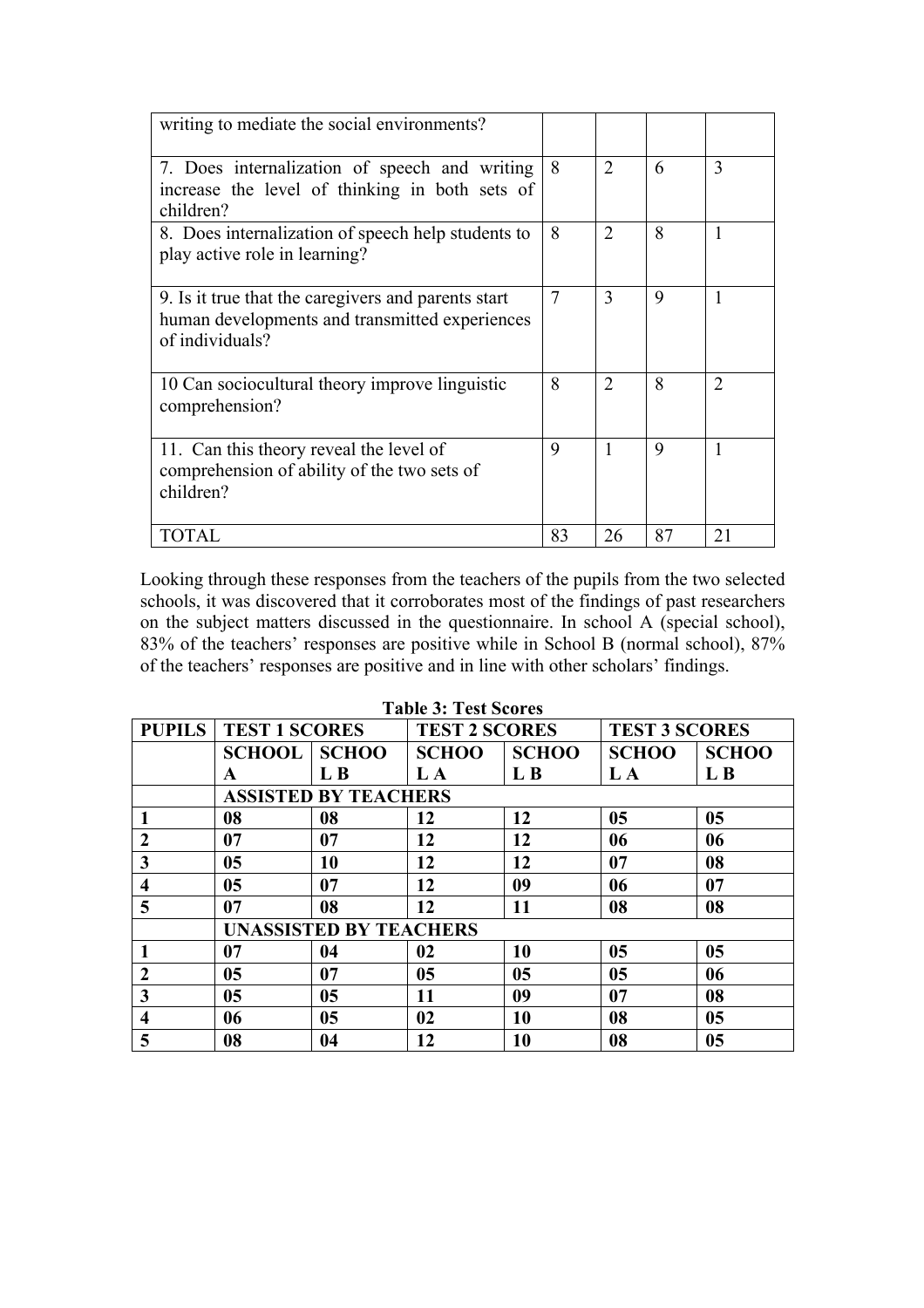

**FIGURE 1: TEST 1 SCORES (ASSSISTED BY TEACHERS)**

The first test conducted on the pupils was to test their reading and writing ability. They were given the English alphabets from A- Z to be read, after which they were to identify the capital and the small letters of the alphabets and later write them in the spaces provided in the book/paper. The results revealed that the first and the second pupils had rhyming scores in the two schools while the remaining three pupils in school B (normal) performed better than their counterparts in school A (special). Though both sets of pupils were assisted by adults and their teachers, but the result revealed that the psychological state of the health of the pupils in the special school affected their performance.



 **FIGURE 2: TEST 2 SCORES (ASSISTED BY TEACHERS)**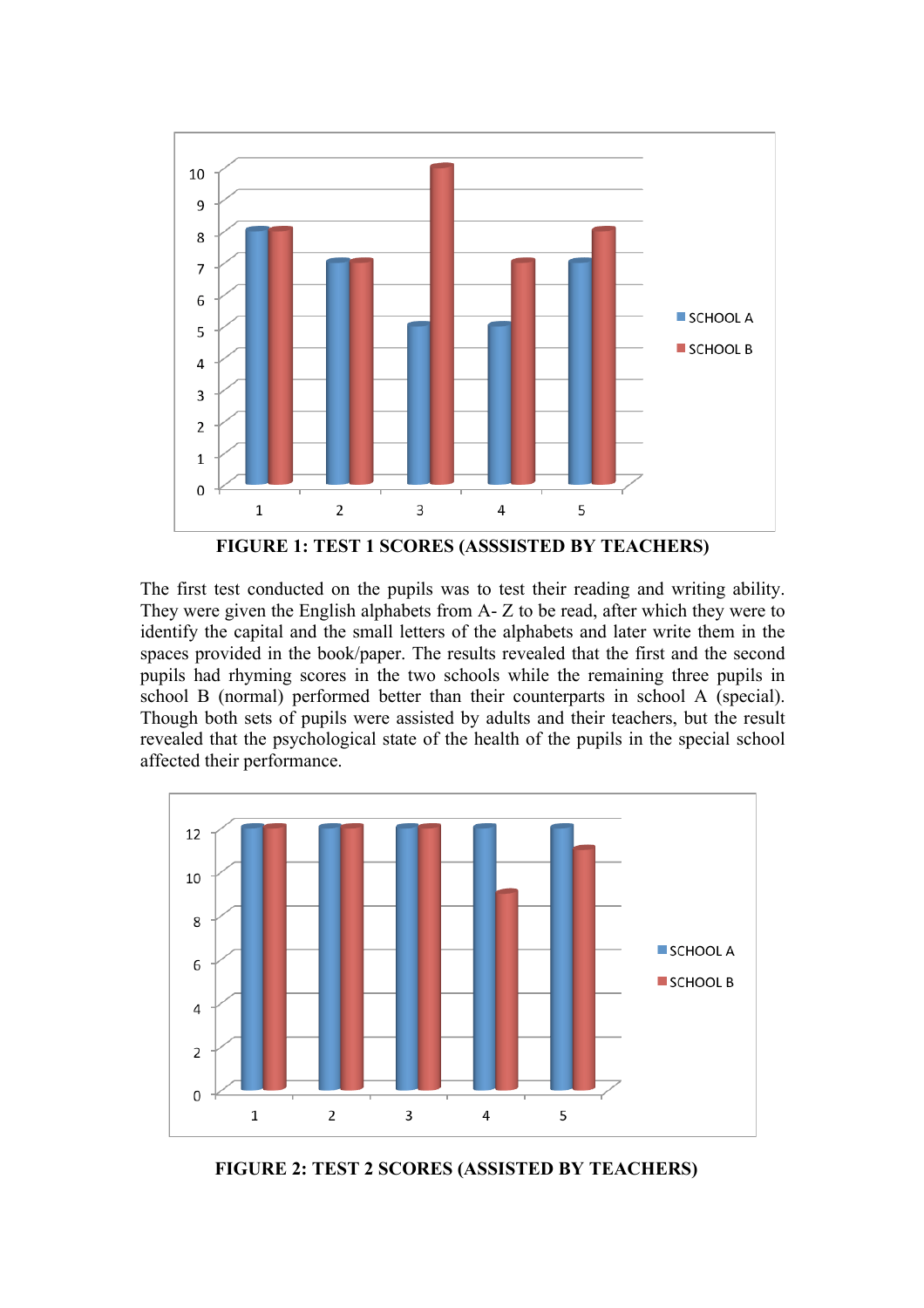The second test conducted was to test their ability to match items with their initial letters in the spellings of the pictures/items. Here, the results were almost the same. They are represented on FIG 2. They were very brilliant results for the pupils in the two schools. This might not only be because of the fact that they were assisted but for the fact that it looks like play. According to Vygotsky, the Zone of Proximal Development (ZPD), the results revealed that the potential for cognitive development of the pupils is high in both schools. It also revealed a level of development attained in the pupils' engagement in social behaviour.



The third test conducted was to test the pupils' ability to do a very good art work by painting some pictures in the set book. In fact, the results are almost the same. The differences in the performance are very keen. Three of the pupils in each of the schools have the same score while the remaining two from each of the school have just one mark as difference. The results revealed that language learning operates from the assumption that there is an intimate relationship between culture and mind and that all learning is first social and then individual (Schmitt 2002, p. 122). Sociocultural theorists emphasize the integration of the social, cultural and biological elements.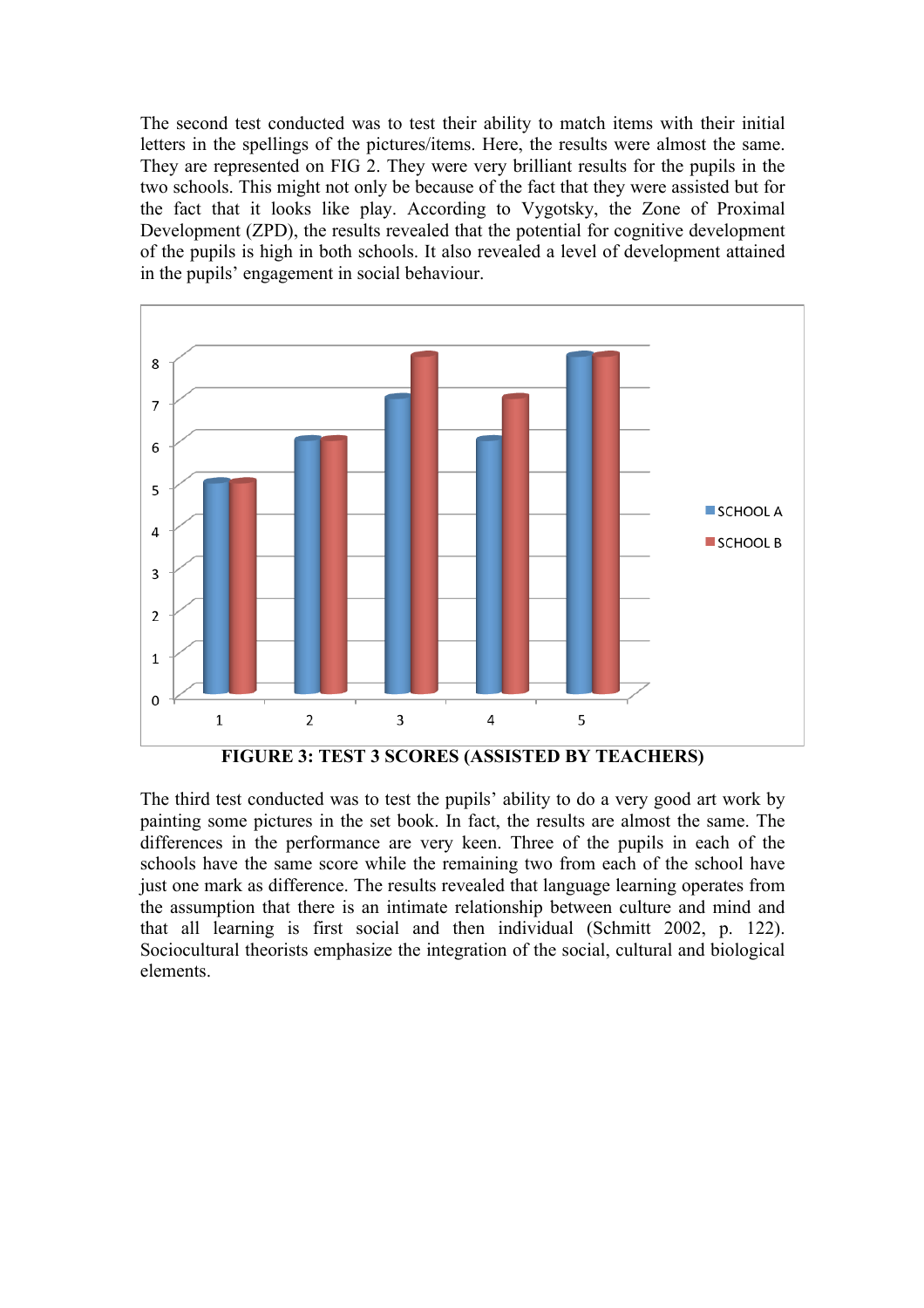

Just like the three tests were conducted on five pupils from each of the schools assisted, the same tests were conducted on another five pupils from each of the schools unassisted. The first test results are represented on FIG 4. The differences in the scores range from 1-4 for these unassisted pupils. The results revealed that the pupils need relationship with adults and teachers so as to get information and then use it in their private speech development. This also revealed the opinion of Vygotsky that children use the support given to them by others to assist their ways of thinking and acting.



**FIGURE 5: TEST 2 SCORES (UNASSISTED BY TEACHERS)**

This is the second test for the unassisted pupils. The difference between the pupils from the two schools ranges from 2-8 scores. The results are represented on FIG 5. These results revealed that some level of integration of emotions is low in the classroom and in order to increase the product of learning by acquaintance, by doing, by thinking and by erasing the unnecessary things/ideas, emotions needed to be integrated. Play is another method that Vygotsky suggested to achieve some of level of integration. This enables the pupils to learn new skills through language. This method is mostly used by adults to pass down culture to the younger ones. The pupils in this category need the play way method for their performance to improve.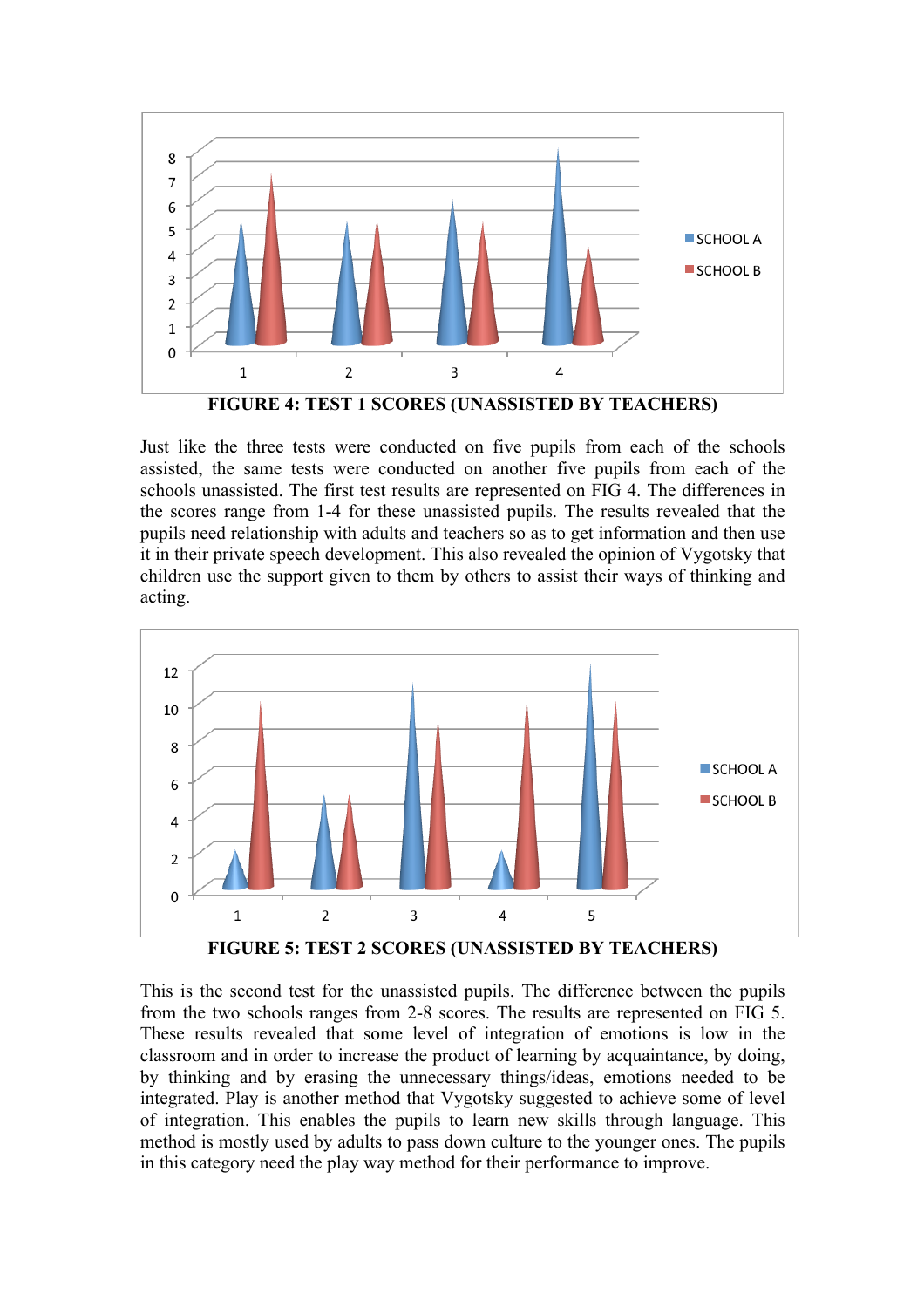

**FIGURE 6: TEST 3 SCORES (UNASSISTED BY TEACHERS)**

This test is the third one that was conducted on the pupils unassisted. The results revealed a range of 1-3 scores among the pupils between the two schools. The results are represented on FIG 6. This might be as a result of the test checking the skill of art in the individual pupils. The scores were average. Not too high and neither low. Though not assisted but because it is a play way method, the pupils enjoyed doing it. The paintings though not fine but the pupils were filled with enthusiasm in the art of painting. This fact can be supported by Mas  $\&$  Kitts (2010) who were of the opinion that interaction partners grow more similar in opinions, values and behaviours because the pupils were exposed to common external influences; in this instance: painting of pictures of objects.

# **Conclusions**

Looking through the results of this research, it is discovered that psychological factors like anxiety and emotions affected the performance of the students. In the special school, the moment the pupils saw a new face, they were anxious. This might be because of their state of health (speech impairment). This was revealed in their reading and even written tests. Though, the collection of the data was successful with the aid of their teachers. On the other hand, the pupils in the normal school were psychologically stable and even happy to undergo the exercises. Practically, 50% of the participants in special school were slow in writing and because of their speech impairments, produce the alphabets with difficulties while in the normal school, the participants did very well in both reading and writing of the alphabets even the unassisted participants performed well.

Concerning learners' autonomy, in the second and third tests, it is highly revealed in the two sets of participants that the learners were able to take charge of their learning. The technical version of autonomy according to Benson (1997) was displayed by the participants in both schools because it revealed successful acquisition and implementation of new skills and techniques especially in test two. Motivation was also enhanced by giving all that they needed to do their works. Pencils and crayons were supplied sufficiently. They were also allowed to move round in the class as they do their works. Autonomy and motivation were achieved through independence of the learners and interdependence of the learners on their teachers who were adults.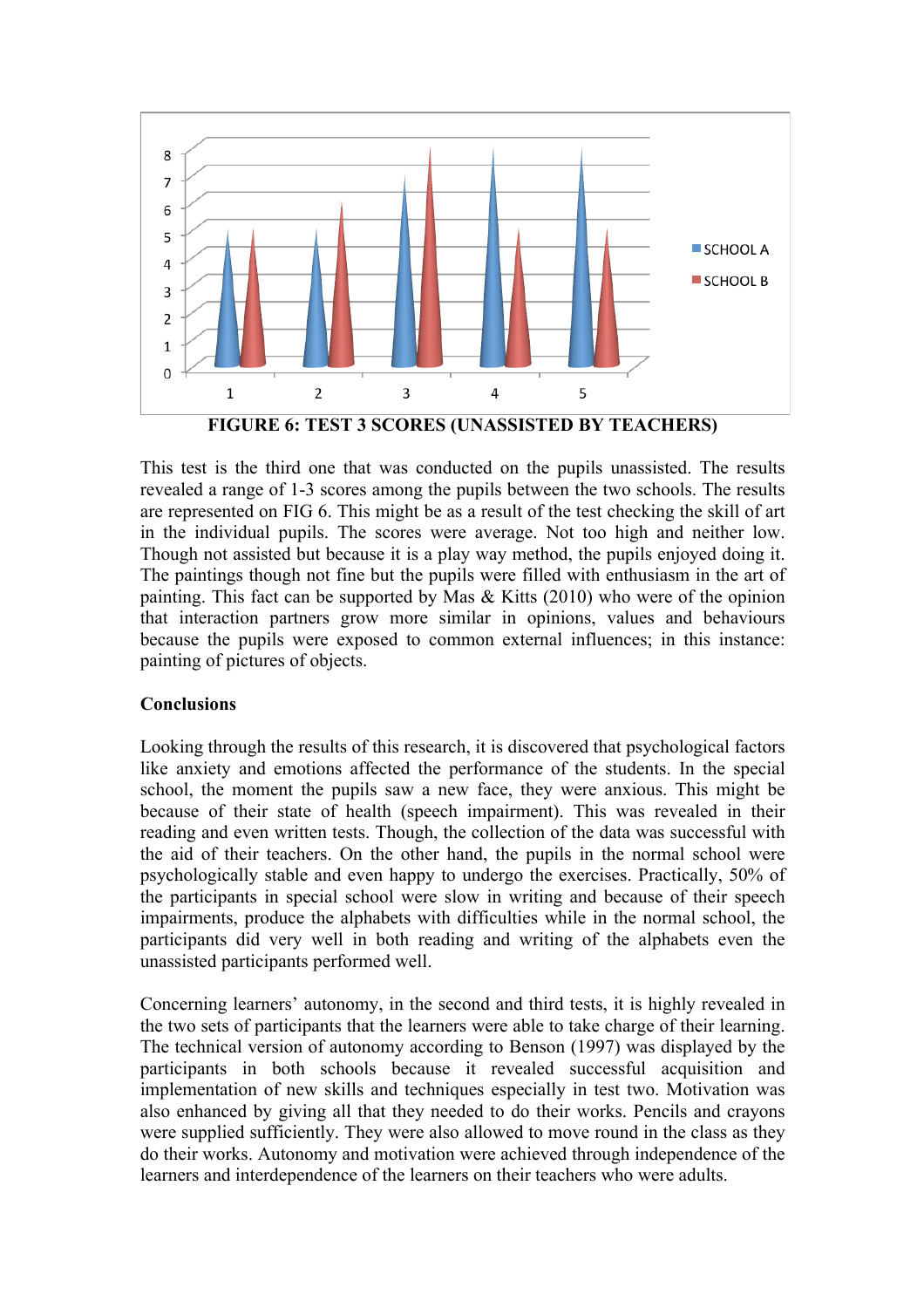Social interactions played vital roles among the participants in the selected schools. The participants were allowed to move around in the class to relate with their counterparts and their teachers in both schools. Constructivism and behaviourism are learning theories that also supports that a child learns better while with their teachers or with their better peers or with adults just like Vygotsky sociocultural theory which this study used. New skills are passed down to the younger ones in form of culture. As per the level of integration of emotions into the classrooms, the study revealed that it is not high enough, yet the participants showed a little bit of enthusiasm and that affected their performance in the third test that involves painting in the two schools. The power of collaboration revealed the comprehension ability of the two sets of participants in the two schools especially with the assisted sets. This is supported by raising children.net.au who wrote that: through relationships, children learn how to think, understand, communicate, behave, show emotions and develop social skills. This study also revealed the relationship between culture and mind. It further revealed that language and culture developed and influence each other and that the seat of language is the mind of individuals. In other words, language is processed by the mind before it comes out as speech. Alfred L. Krober (1952), an American Anthropologist also stated "that culture started when speech was available and from the beginning, the enrichment of other either one led the other to develop further". This study recommends that the government should organize seminars and workshops for teachers in the pre-primary and primary school. ii. special education teachers should attend seminars and workshops on language learning and teaching and iii, parents should spend quality time with their children. Parents are advised to set up activities for their children.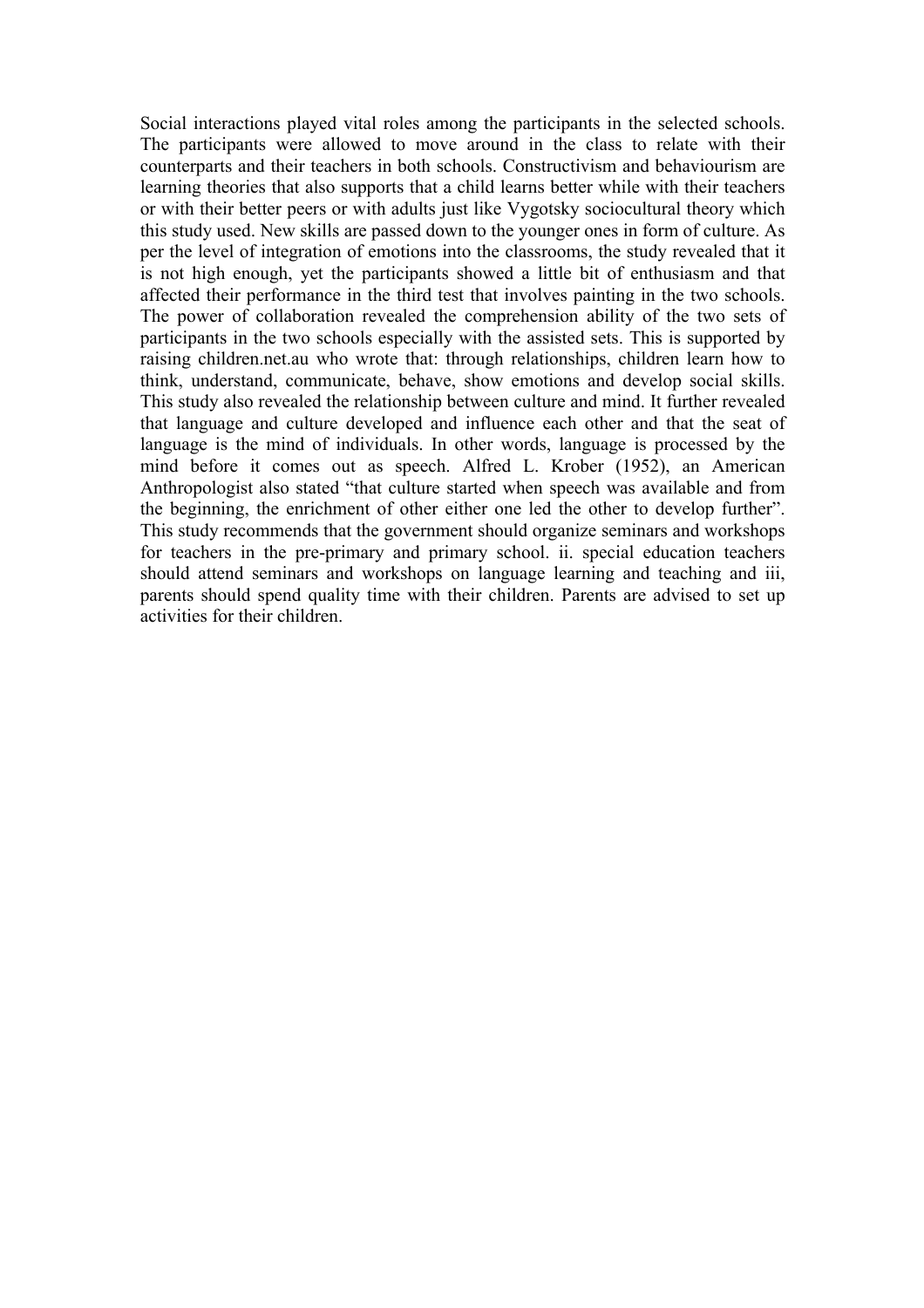## **References**

Benson, P. & Voller, P. (1997). Autonomy and Independence in Language Learning, Oxford University Press.

Eluwa, M.O; Chimah, M.J & Chijioke R.O (2013). *I can Read 2,* Third Edition, Publisher: Lean Africa.

Hall, L. & Hall, M. (2012). Learning by feeling In Seel N.M. (eds.) Encyclopedia of the Sciences of Learning-Springer. Boston, MA

Holec, H. (1981). Autonomy and Foreign Language Learning. Oxford, New York Pergamon Press. (First Published 1979)

Lantolf, J.P (1994). Sociocultural Theory and Second Language Learning: Introduction to the Special Issue. *The Modern Language Journal* / Volume 78, Issue 4. Wiley Online Library.

Lantolf, J. P (2000). Sociocultural theory and Second Language learning. Oxford: Oxford University Press.

Mas, M. & Kitts, J. A (2012). Social Influence and the Emergence of Cultural Norms In Seel N.M. (eds.) Encyclopedia of the Sciences of Learning-Springer. Boston, MA

Penilla, F. (2010). Learning Foreign Language with a collaborative Web-Based task, processes and performances. Doctorates and Masters Theses, Edith Cowan University.

Spada, N. & Lightbown P.M (1999). Second Learning Acquisition in Norbert Schmitt (2002) (ed) *An Introduction to Applied Linguistics*. Hodder Education Euston Road, London NWI3BH Pp. 121-122

Swain, M. (2000). The output hypothesis and beyond: mediating acquisition through collaborative dialogue. In Lantolf, J. P (2000). Sociocultural theory and Second Language learning. Oxford: Oxford University Press; 97-114.

Ohta, A. (2000). Returning Recasts: a learner-centered examination of corrective feed-back in the Japanese Classroom. In Hall, J.K, Verplaeste, L. (eds.) The contribution of second and foreign language learning through classroom interaction Mahwah NJ. Enibawn; 47-71.

Okita, S. Y (2012). Social Interactions and Learning. In Seel N.M. (eds.) Encyclopedia of the Sciences of Learning-Springer

Yazdanpanah, M. & Khanmohammad, H. (2014). Sociocultural Theory and Listening Comprehension: Does the Scaffolding of EFL Learners improve their Listening Comprehension? Theory and Practice